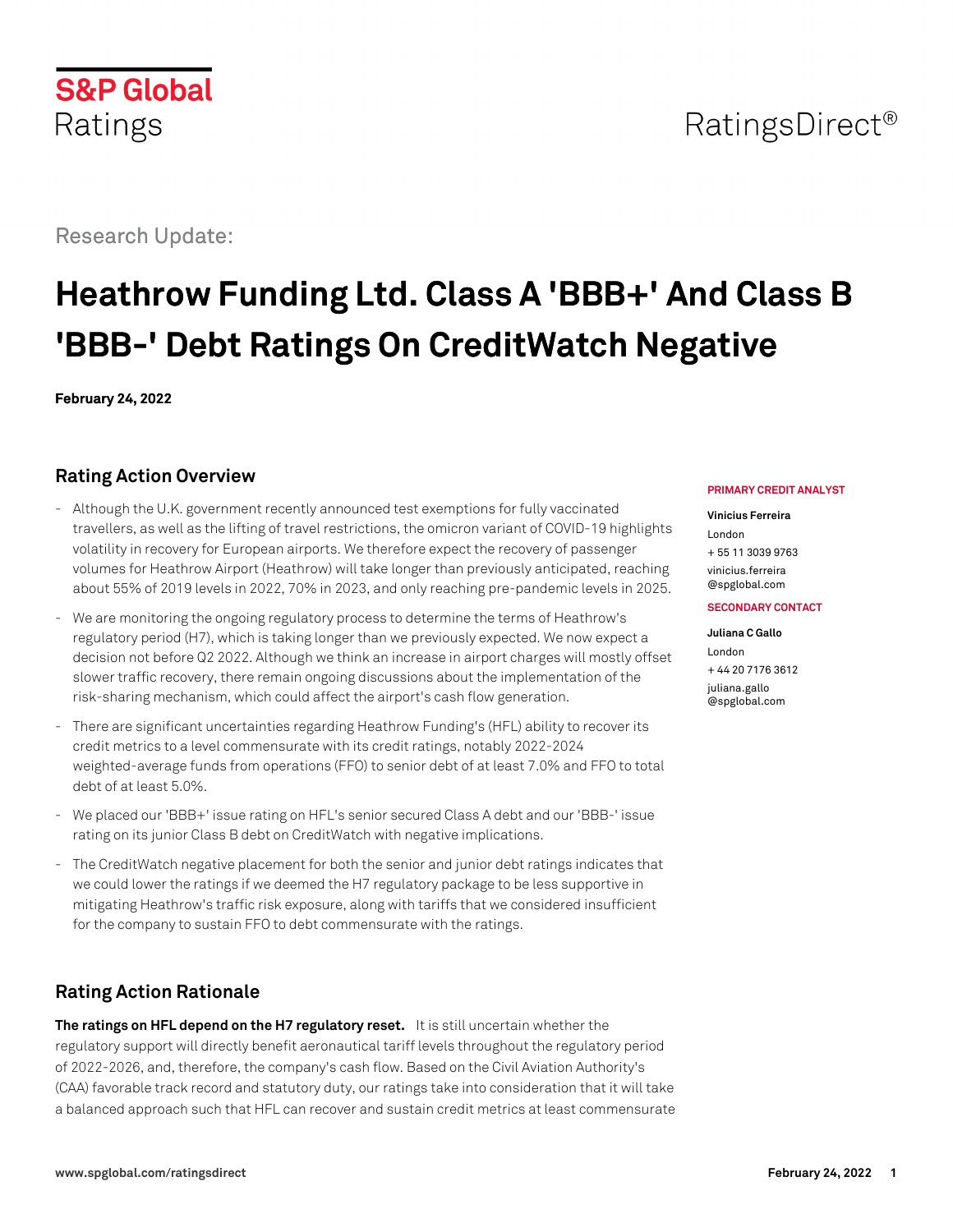with the current ratings, considering passenger volume recovery. That said, CAA's initial proposal published in October 2021 left questions about the tariff level for H7 and the methodology for risk-sharing mechanism that might not provide cash compensation in a timely manner.

**Although Heathrow's H7 regulatory period started on Jan. 1, 2022, the current charge is only a one-year deal, with the four years thereafter yet to be finalized.** In October 2021, the regulator Civil Aviation Authority (CAA) published its initial proposals for the next price control at Heathrow, and in December 2021 it set an interim price cap for 2022 of £30.19 per passenger, with the full proposals for H7 period to be finalized during the first half of 2022. The discussions have entailed wide tariff ranges, both from CAA (initial proposal of £24.50-£34.40 per passenger) and Heathrow (£34.00-£41.95, according to its latest revised business plan), which poses uncertainties regarding the final outcome for H7. In our base-case scenario, we assume tariffs will remain at the interim level during the entire H7 period, starting at £30.19 per passenger in 2022, with further adjustments for inflation. Considering the traffic levels in our base case, we expect Heathrow to post weighted-average FFO to senior debt close to 7.0% and FFO to total debt of about 5.0% between 2022 and 2024. These metrics have very limited headroom for the current rating, and we anticipate that the 2022 metrics will be below the weighted average, approaching it by the end of 2023, supported by a larger number of passengers in the airport because of fewer mobility restrictions, combined with the expected tariff increases.

**CAA has yet to define how it will implement the risk-sharing mechanism.** We have a positive view of the traffic-sharing mechanism, which is already present in other rated European airports, since it aims to recover lost revenue due to lower traffic volumes, and unrecovered investments, and provides cash compensation for lost revenue. So far, Heathrow does not include this feature in its regulatory framework. Under the preliminary proposal, CAA would determine its base-case passenger forecast for the regulatory period. Should reported traffic levels differ from CAA's threshold, there would be an upward adjustment to the regulatory asset base (RAB) if Heathrow underperforms and, conversely, a downward adjustment in case of overperformance. However, we think this RAB mechanism, although assuring the recoverability in the long term, does not result in immediate cash compensation. This could put the already tight credit metrics for the rating under further pressure if no other short-term compensating measures are applied during a stressful period. Given that the risk-sharing mechanism's implementation is not defined yet, we have not considered it as part of our base-case scenario. However, once it is defined, we could reassess how it affects our view of the regulations' supportiveness to Heathrow and the further effect on the company's credit metrics.

**Heathrow's recovery path will be slower than previously anticipated, in the face of pandemic-related uncertainties and varying cross-border restrictions.** Although many countries, such as the U.K., are lifting the travel restrictions and suspending test requirements for fully vaccinated passengers, we think recovery in air passenger numbers will remain volatile. As such, we anticipate a more modest recovery trajectory for Heathrow. Although mobility restrictions have not been as severe as in 2020, we view the uncertainty regarding further variants and the efficacy of current vaccines against them will weaken consumer confidence to travel. Combining this with a lack of a domestic market and a reliance on long-distance routes, we think Heathrow will be unable to fully recover its 2019 traffic levels before 2025. For further information on our view on our rated European airports, see "A Volatile Recovery Ahead For European Airports," published Jan. 24, 2022, on RatingsDirect.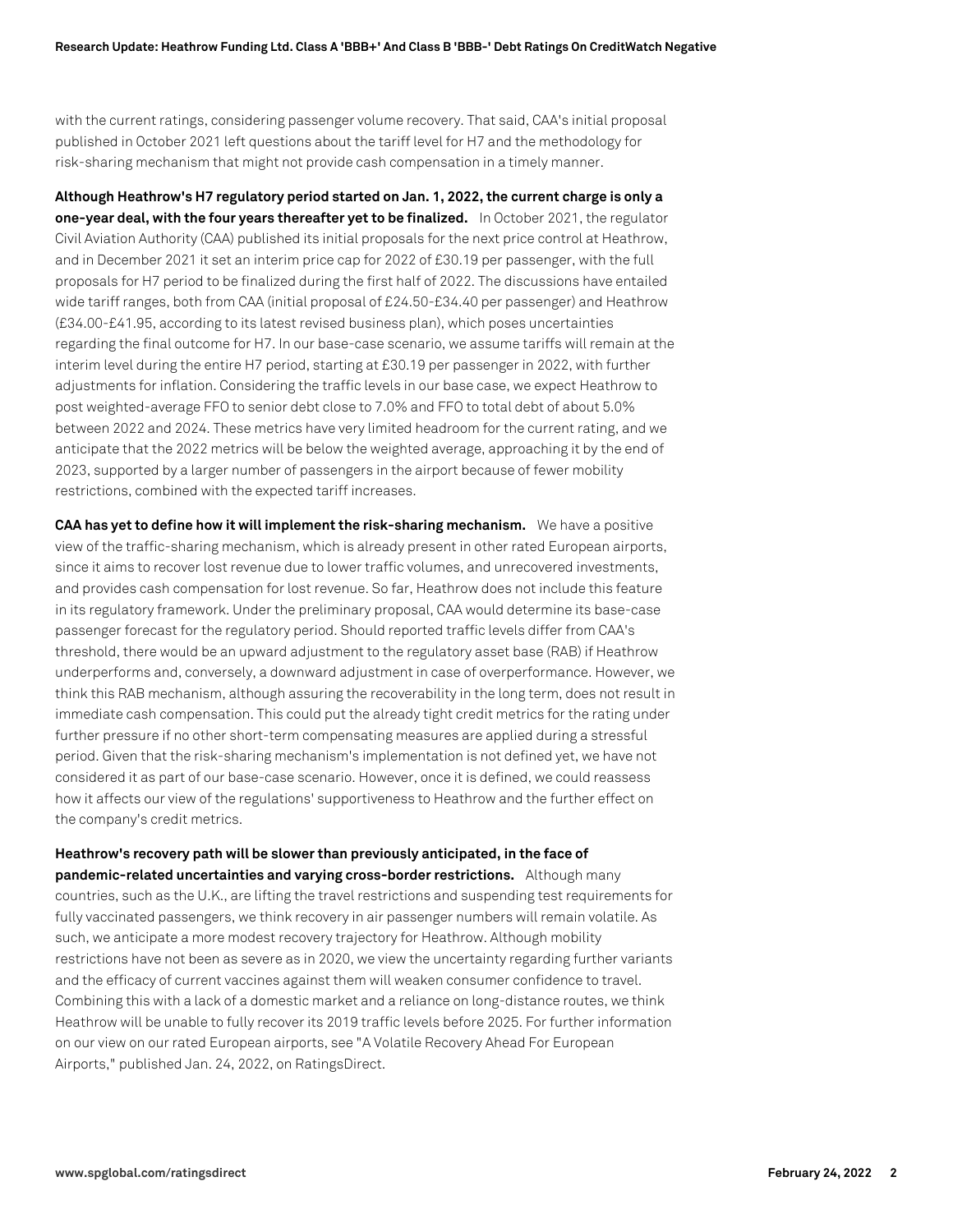**The airport's passenger volumes in 2021 were 19.4 million passengers, at about 24% of 2019 levels and 12.3% lower than in 2020.** Despite the efficient vaccine rollout in the U.K., travel restrictions in the country to prevent the spread of COVID-19 variants were stricter than in other European countries, delaying the start of traffic recovery. Several countries, such as the U.K. and the U.S., reopened their borders for fully vaccinated tourists in the final few months of 2021, after the summer season, contributing to the delay in recovery. Additionally, by the end of the year, several countries reimposed travel restrictions because of the omicron variant, delaying Heathrow's passenger recovery.

Chart 1

### **Heathrow's Monthly Traffic Statistics**



Source: S&P Global Ratings.

Copyright © 2022 by Standard & Poor's Financial Services LLC. All rights reserved.

We forecast that Heathrow's passenger volumes, as a proportion of 2019 levels, will be about 55% in 2022, 70% in 2023, and about 80% in 2024. We view positively that countries are lifting border restrictions, and that some countries now view COVID-19 as endemic rather than pandemic. However, the likelihood of new variants emerging means the recovery path is uncertain and it will depend on whether governments reimplement mobility restrictions, as well as on the efficacy of the vaccines against new variants. Therefore, further COVID-19 variants and waves could harm our current view of the recovery path. If that were to happen, we would reassess our base case.

**The recent rapid spread of the omicron variant highlights the inherent uncertainties of the pandemic as well as the importance and benefits of vaccines.** Although we cannot rule out the risk of new, more severe variants displacing omicron and evading existing immunity, our current base case assumes that existing vaccines will continue to provide significant protection against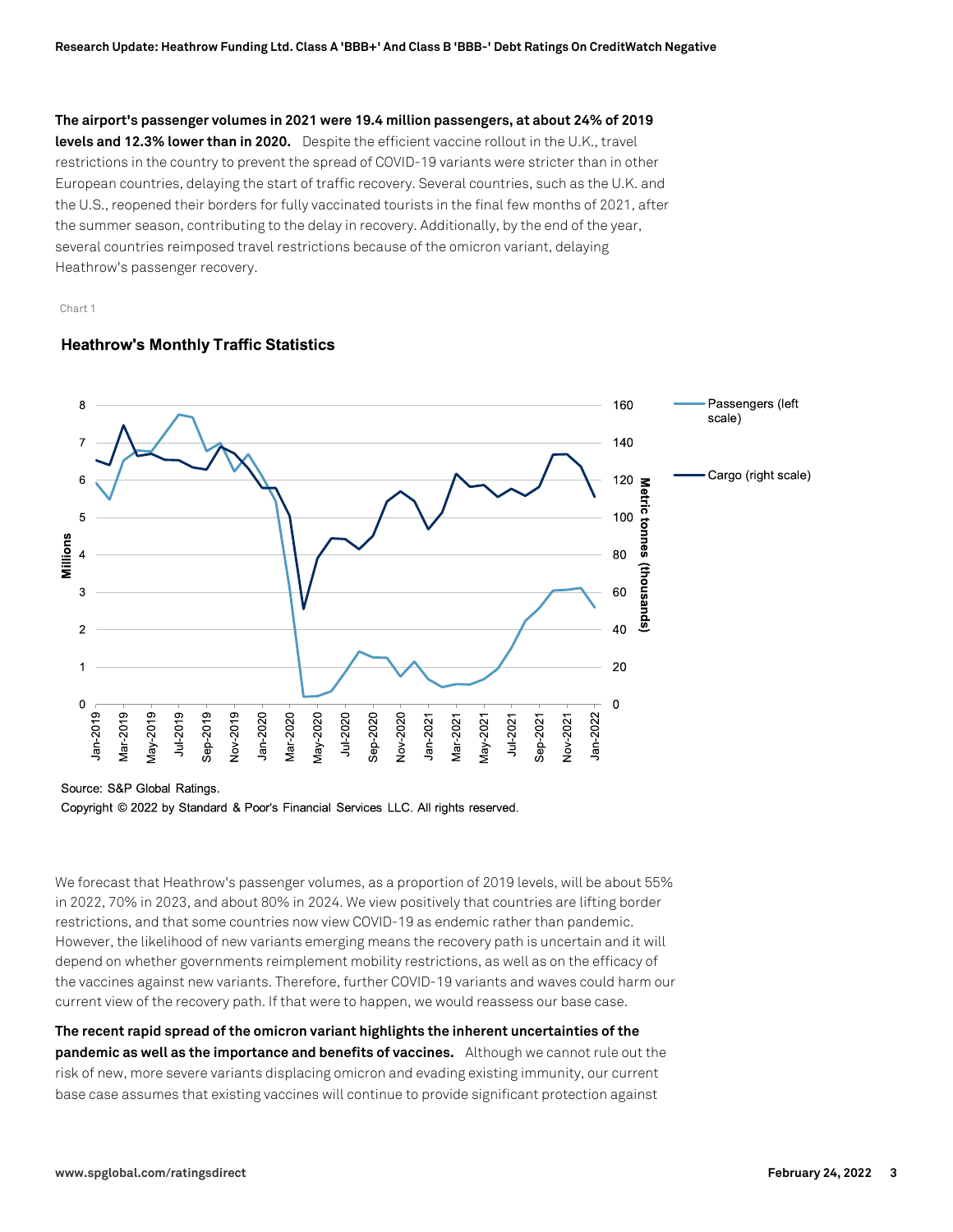severe illness. Furthermore, many governments, businesses, and households around the world are tailoring policies to limit the adverse economic impact of recurring COVID-19 waves. Consequently, we do not expect a repeat of the sharp global economic contraction of second-quarter 2020. Meanwhile, we continue to assess how well each issuer adapts to new waves in its geography or industry.

# **CreditWatch**

We placed our issue ratings on HFL's Class A and Class B debt on CreditWatch with negative implications because of the lack of definition of the H7 regulatory package, which we could deem to be less supportive in mitigating Heathrow's traffic risk exposure, along with the possibility that tariffs may be insufficient to keep the company's credit metrics commensurate with the current rating.

We would likely lower the issue ratings on HFL's Class A and Class B debt if the implemented rules for the regulatory period mean Heathrow would be unable to sustain 2022-2024 weighted-average FFO to senior debt of at least 7% and 2022-2024 weighted-average FFO to total debt of about 5%. This could occur if:

- The new tariff approved by the CAA for Heathrow's H7 regulatory period is lower than the existing one of £30.19 per passenger, assuming our traffic forecast; or
- Regulatory protections do not sufficiently compensate for the airport's volume risk exposure in the next regulatory period (H7), leading us to reassess our view of Heathrow's regulatory framework and how this could affect the company's earnings profile and, hence, its business fundamentals.

We could remove both the ratings from CreditWatch depending on the outcome of CAA's decision for the tariffs, the risk-sharing mechanism, and passenger volume prospects for the regulatory period. Following the CAA's decision, we would remove the Class A rating from CreditWatch if Heathrow's 2022-2024 weighted-average FFO to senior debt was at 7.0% or above. We would remove the Class B rating from CreditWatch if Heathrow's 2022-2024 weighted average FFO to total debt was at least 5.0%.

# **Company Description**

HFL is a wholly owned subsidiary of Heathrow (SP) Ltd., a debt-issuing vehicle in the ring-fenced financing group, which includes as obligors:

- Heathrow (SP) Ltd. as a holding company of the financing group;
- Heathrow (AH) Ltd. as an intermediate holding company; and
- Heathrow Airport Ltd. (HAL) as a borrower, an operating company that owns and operates the group's only asset, Heathrow Airport.

The group's companies are indirect subsidiaries of Heathrow Airport Holdings Ltd.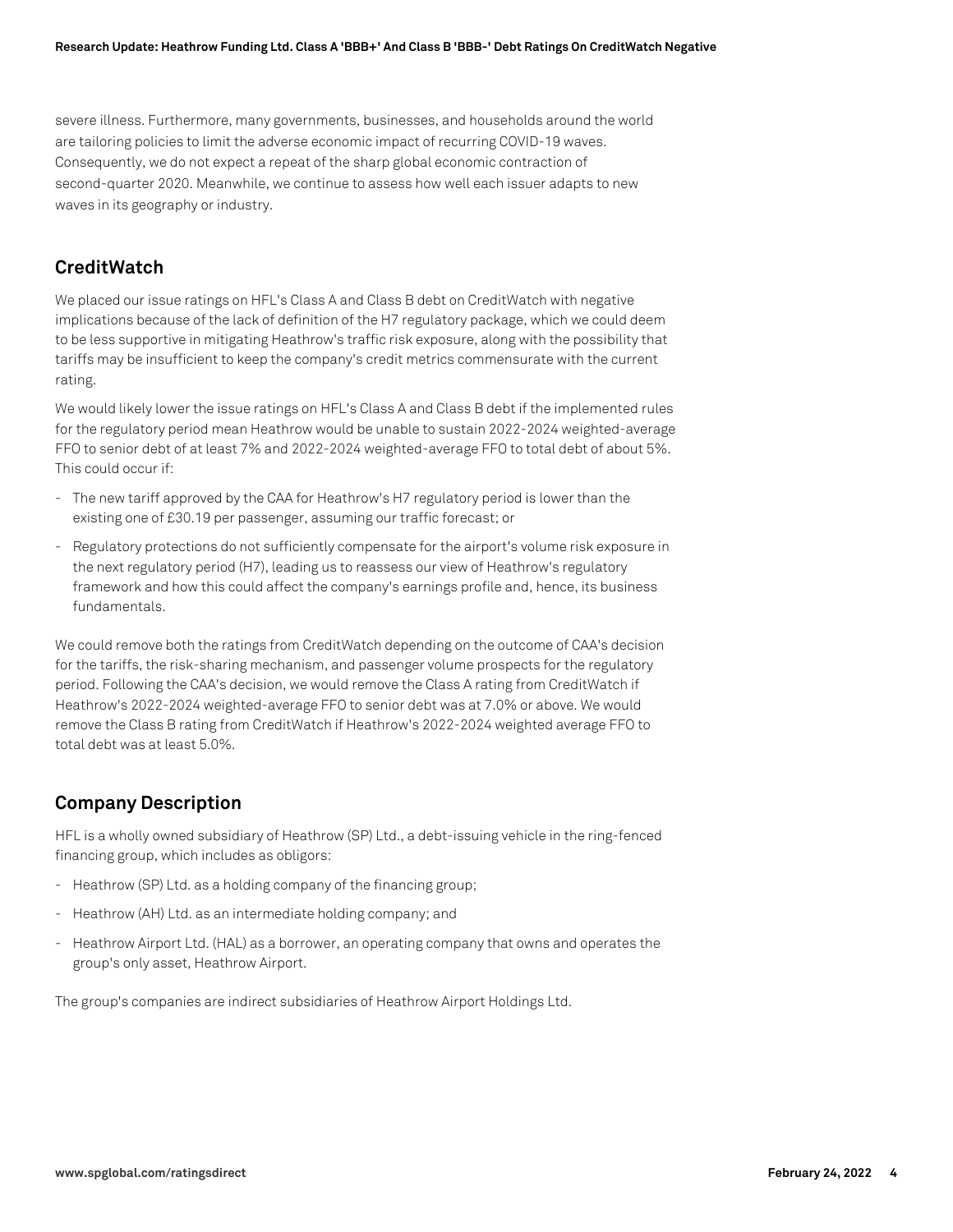#### Chart 2

### Heathrow Airport Holdings Ltd. Ownership Structure





In 2021, the group's total reported revenue was £1.2 billion, 3.3% higher than in 2020. Its reported EBITDA amounted to £384 million, 42.2% above 2020 levels. The revenue base mainly comprises aeronautical revenue--approximately 55%--charged to airlines primarily for passenger facilities, take-off and landing, and aircraft parking. Under a single-till regulatory mechanism, they are subsidized by non-aeronautical income that is generated from retail, car parking, operating the Heathrow Express rail service, and property rental.

# **Our Base-Case Scenario**

### **Assumptions**

Our main assumptions for 2022-2024 on Heathrow are:

- Passenger traffic recovery will reach about 55% of 2019 levels in 2022, about 70% in 2023, and 80% in 2024.
- Charges in 2022 will remain at the same level as the interim ones for the year at £30.19 per passenger, and then adjusted by our retail price index assumptions of 4.9% in 2022, 2.7% in 2023, and 3.0% in 2024.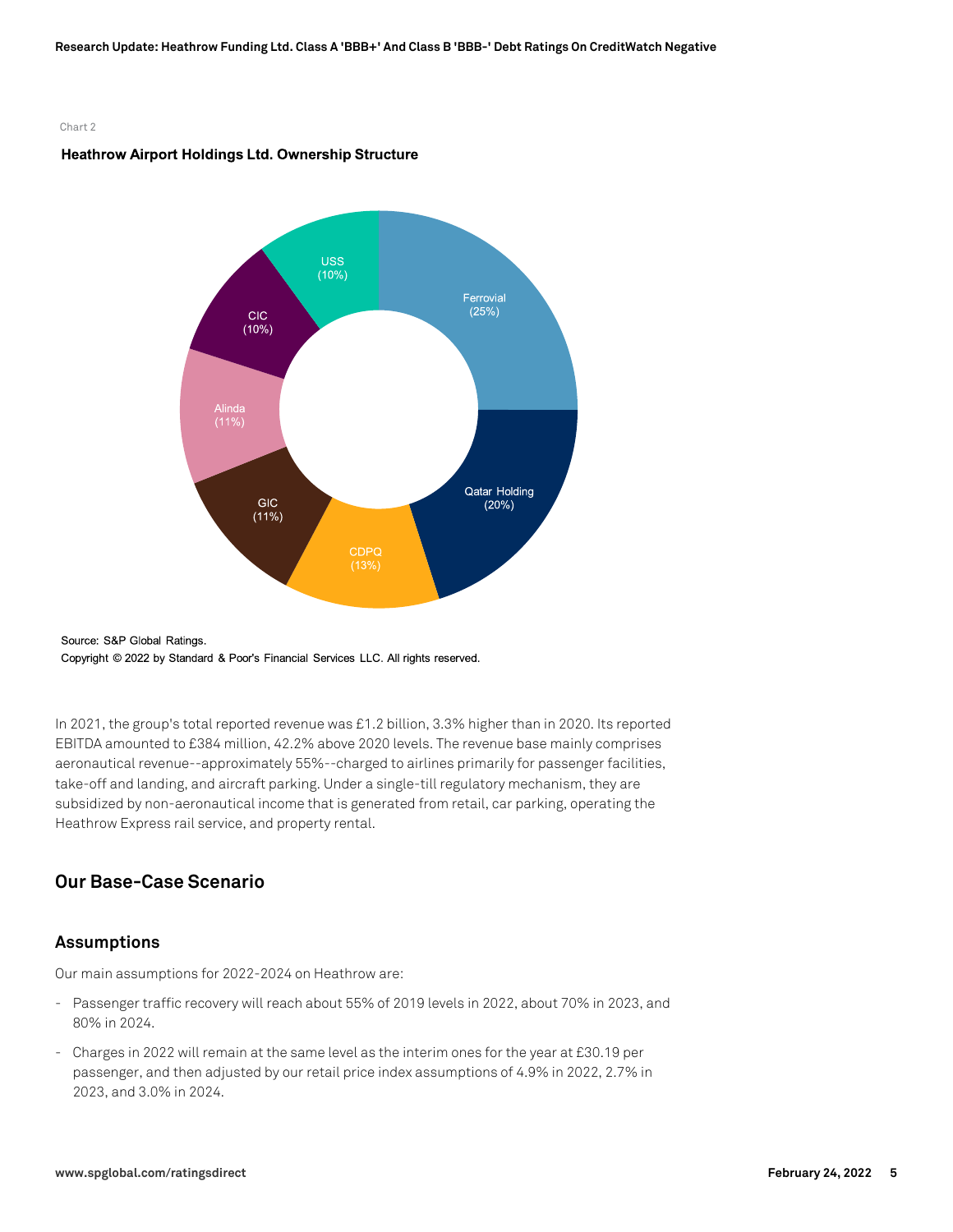- As passenger volumes recover, we expect Heathrow's personnel-related expenses will increase to face the recovered demand. Since the airport has a high fixed cost structure, we still think margins will improve, reaching 40%-45% in 2022 and about 50%-55% in 2023 and 2024.
- Total investments, mostly focused on maintenance, of about £470 million in 2022, and £600 million-£650 million annually in 2023 and 2024. We do not currently forecast material expansion investments in the airport in the short to medium term due to lower passenger volumes in the terminals.
- Net debt levels will remain about £12 billion for the senior debt and about £14 billion for total debt.
- No dividend distributions.

### **Key metrics**

Table 1

### **Heathrow Funding Ltd. Key Metrics**

|                               | 2022e       | 2023e       | 2024e        |
|-------------------------------|-------------|-------------|--------------|
| Passengers (% of 2019 levels) | 55          | 70          | 80           |
| Charge (£ per passenger)      | 30.19       | 31.50-32.00 | 32.50-33.00  |
| EBITDA (bil. £)               | $0.9 - 1.1$ | $1.3 - 1.5$ | $1.6 - 1.8$  |
| EBITDA margin (%)             | $40 - 45$   | $50 - 55$   | 50-55        |
| Senior FFO to senior debt (%) | $4.0 - 5.0$ | $7.0 - 8.0$ | $9.0 - 10.0$ |
| Junior FFO to total debt (%)  | $2.0 - 3.0$ | $5.0 - 6.0$ | $7.0 - 8.0$  |

e--Estimate. FFO--Funds from operations.

# **Liquidity**

We consider that Heathrow's liquidity position remains strong, with its liquidity sources surpassing its uses by about 2.0x in the next 12 months and by more than 1.5x in the next 24 months. This is a result of new debt issued to maintain a higher cash position under adverse circumstances, reduced operating expenses and investments, and the interest rate swap transactions. These measures have minimized cash burn during a period in which passenger volumes have not yet recovered to close to pre-pandemic levels. Additionally, since Heathrow will focus its investments on maintenance in the coming years, we expect positive free operating cash flow generation, which further improves its financial flexibility.

We think HFL has a high standing in credit markets, as demonstrated by its well-established program for debt issuance, having already issued in several countries, multiple currencies (including British pound sterling, euro, Canadian dollar, and Swiss franc), and various structural levels (senior, junior, and at the holding company level). The company also has solid and well-established relationship with banks. Its banking group includes more than 30 institutions providing either liquidity or hedging capacity. We think this would allow HFL to easily access funding if necessary, albeit possibly at a higher cost.

We expect principal liquidity sources over the 12 months from Dec. 31, 2021 will include: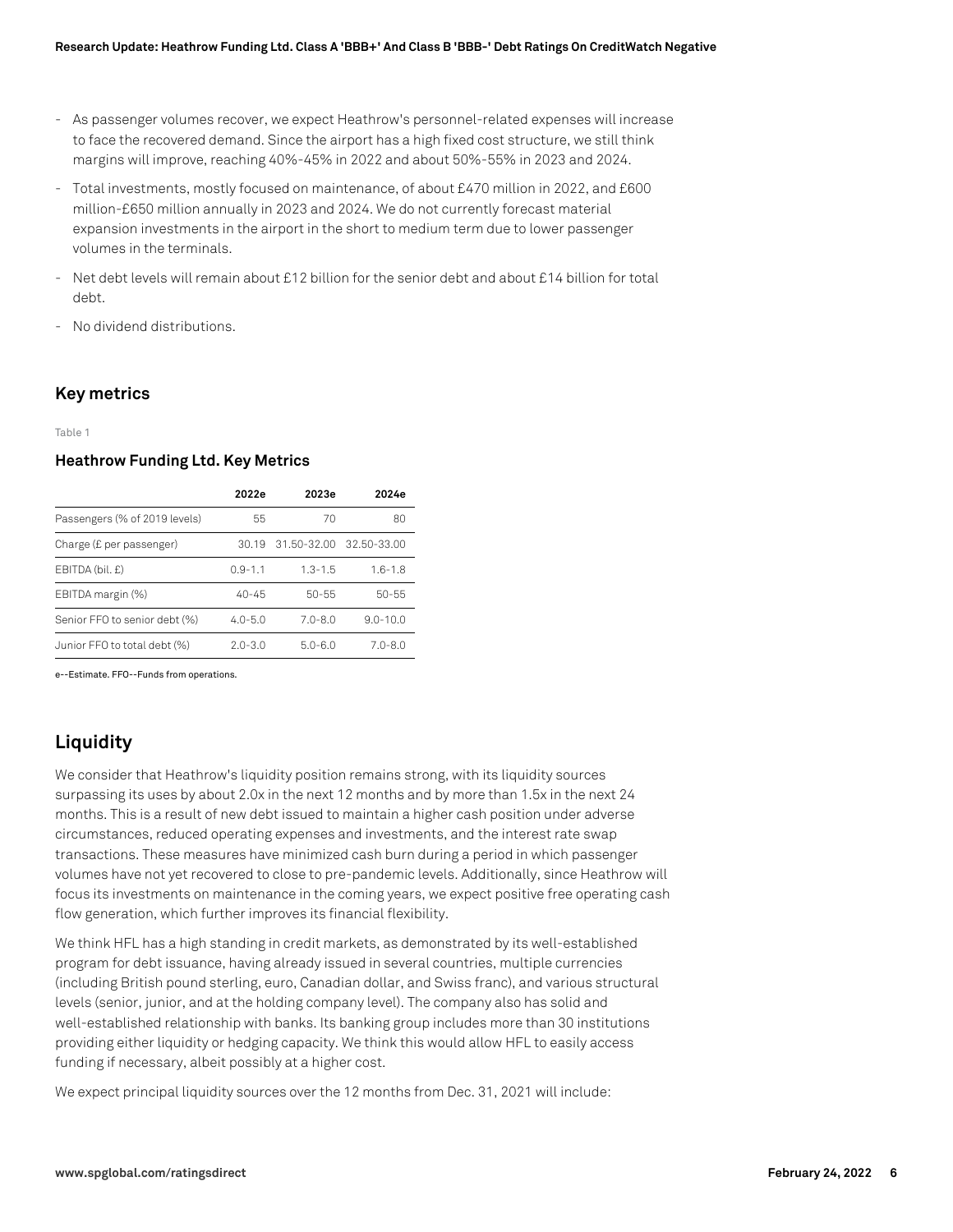- Unrestricted cash and short-term investments of about £2.6 billion;
- £1.2 billion undrawn credit facilities available until November 2023; and
- Cash FFO of about £450 million.

We expect principal liquidity uses over the same period will include:

- Debt maturities of about £730 million;
- Maintenance investments of about £450 million; and
- No dividend distributions.

### **Covenants**

The Class A debt has financial covenants measured at Heathrow (SP) Ltd.'s level that could lead to an event of default if not in compliance:

- Senior interest coverage ratio of at least 1.05x; and
- Senior regulatory asset ratio below 92.5%.

In our base-case scenario, we expect these financial covenants will be in compliance, albeit with a small cushion to the ratios, in the next 24 months, since passenger volumes are still recovering and therefore Heathrow's cash flow generation is still lower than before the pandemic.

Additionally, both Class A and Class B debt have to comply with the following ratios, otherwise there would be a lock-up for distributions at Heathrow (SP) Ltd.:

- Senior interest coverage ratio higher than 1.40x;
- Junior interest coverage ratio higher than 1.20x;
- Senior regulatory asset ratio below 72.5%; and
- Junior regulatory asset ratio below 85.0%.

# **Environmental, Social, And Governance**

### ESG Credit Indicators: E-2 S-4 G-2

Social factors are a negative consideration in our credit rating analysis of Heathrow Funding due to the impact of the COVID-19 pandemic on Heathrow airport's operations. Although governments are adopting more flexible travel policies and lifting restrictions, we do not rule out the possibility that new variants could cause governments to reintroduce restrictions, even for a short period of time. This could pose a risk to the recovery path of passenger volumes, which ended 2021 at 24% of 2019 levels, as well as to the airport's cash flow generation. Given Heathrow's high exposure to long-haul and business traffic (53% and 33%, respectively, in 2019), we expect slower and more protracted recovery to pre-pandemic levels. Environmental and governance factors have an overall neutral influence on our credit rating analysis.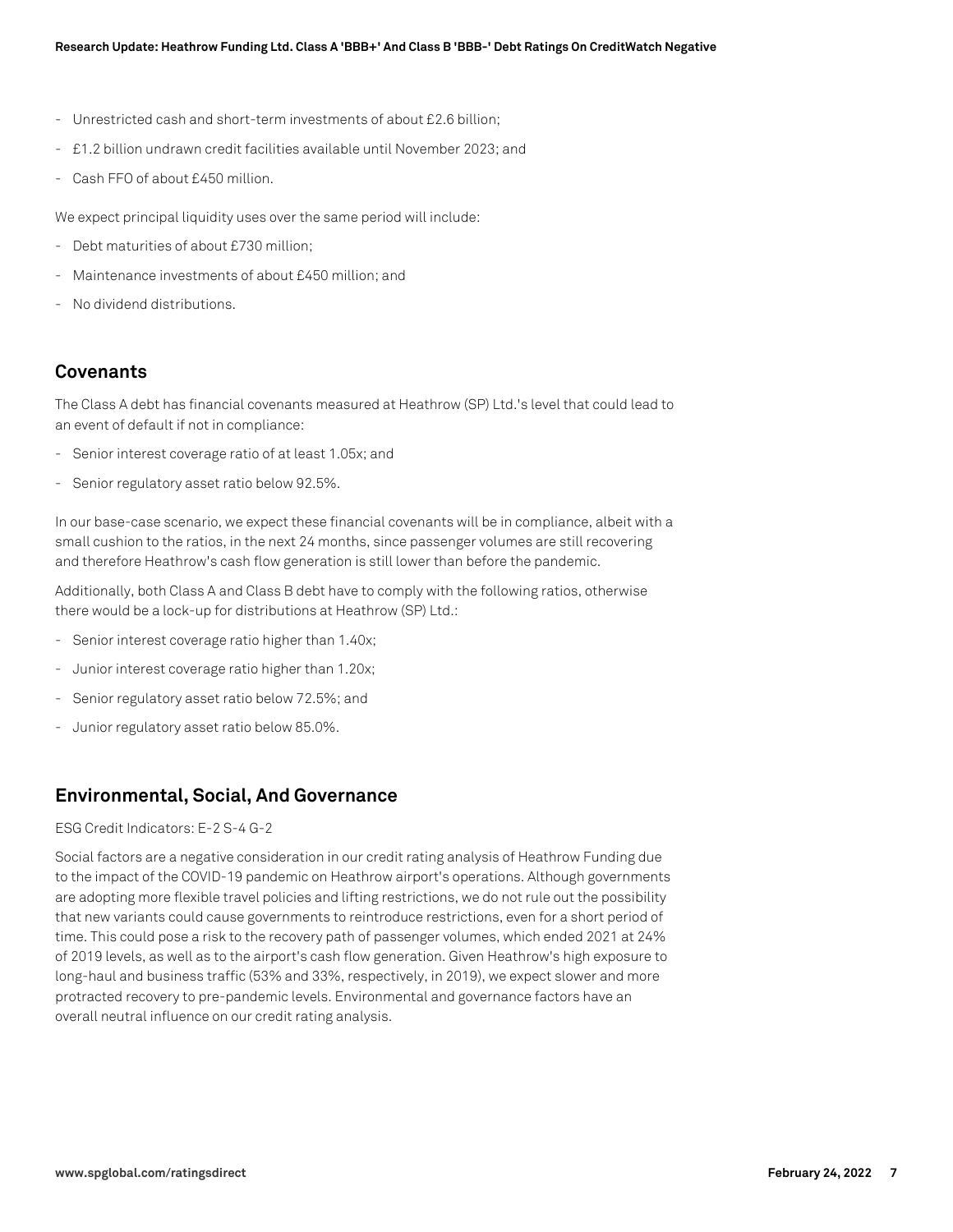### **Structural Features**

The ring fence includes approximately 10% of junior debt (Class B) that protects senior debtholders. HFL will continue to service Class B debt as long as there is cash. Given the Class B debt's subordinated status, HFL can defer the principal and interest on Class B indefinitely if there is cash shortfall. Furthermore, the Class A debt benefits from stronger senior-only credit metrics. This supports our assessment that the 'bbb' senior stand-alone credit profile (SACP) is one notch higher than the 'bbb-' subordinated SACP.

Our 'BBB+' rating on HFL's Class A debt also incorporates a one-notch rating uplift from Heathrow (SP) Ltd.'s 'bbb' senior SACP, reflecting structural features designed to increase cash-flow certainty for debtholders. The 'BBB-' rating on the subordinated Class B debt reflects its 'bbb-' subordinated SACP.

HFL's structural features include:

- Restrictions on business activities, mergers, acquisitions, and business transformation;
- Covenants restricting dividends and other subordinated payments from the financing group, and a restriction on raising additional senior debt;
- A dedicated liquidity facility sized to cover 12 months of senior interest and six months of junior interest, available to the issuer (HFL) and the borrower (HAL); and
- A prudent hedging policy and provisions, mitigating refinancing risk.

We apply our ratings-to-principles approach to HFL, using our criteria "Rating Structurally Enhanced Debt Issued By Regulated Utilities And Transportation Infrastructure Businesses," published Feb. 24, 2016. HFL does not meet all requirements in order to be rated under our structurally enhanced debt criteria, due primarily to higher volume risk and the absence of a credit remedy period after triggering an event of default on the intercompany loan, during which creditors take control of the business and stabilize its credit quality or sell the company's shares. However, HFL benefits from the right for creditors to step in and appoint an administrative receiver while the business may still retain significant value prior to default on HFL's debt.

# **Ratings Score Snapshot**

### **Senior secured debt (Class A)**

Issue Rating: BBB+/Watch Neg/--

Business Risk: Excellent

- Country risk: Low
- Industry risk: Low
- Competitive position: Excellent

Financial risk

- Cash flow/Leverage: Highly leveraged

Anchor: bbb-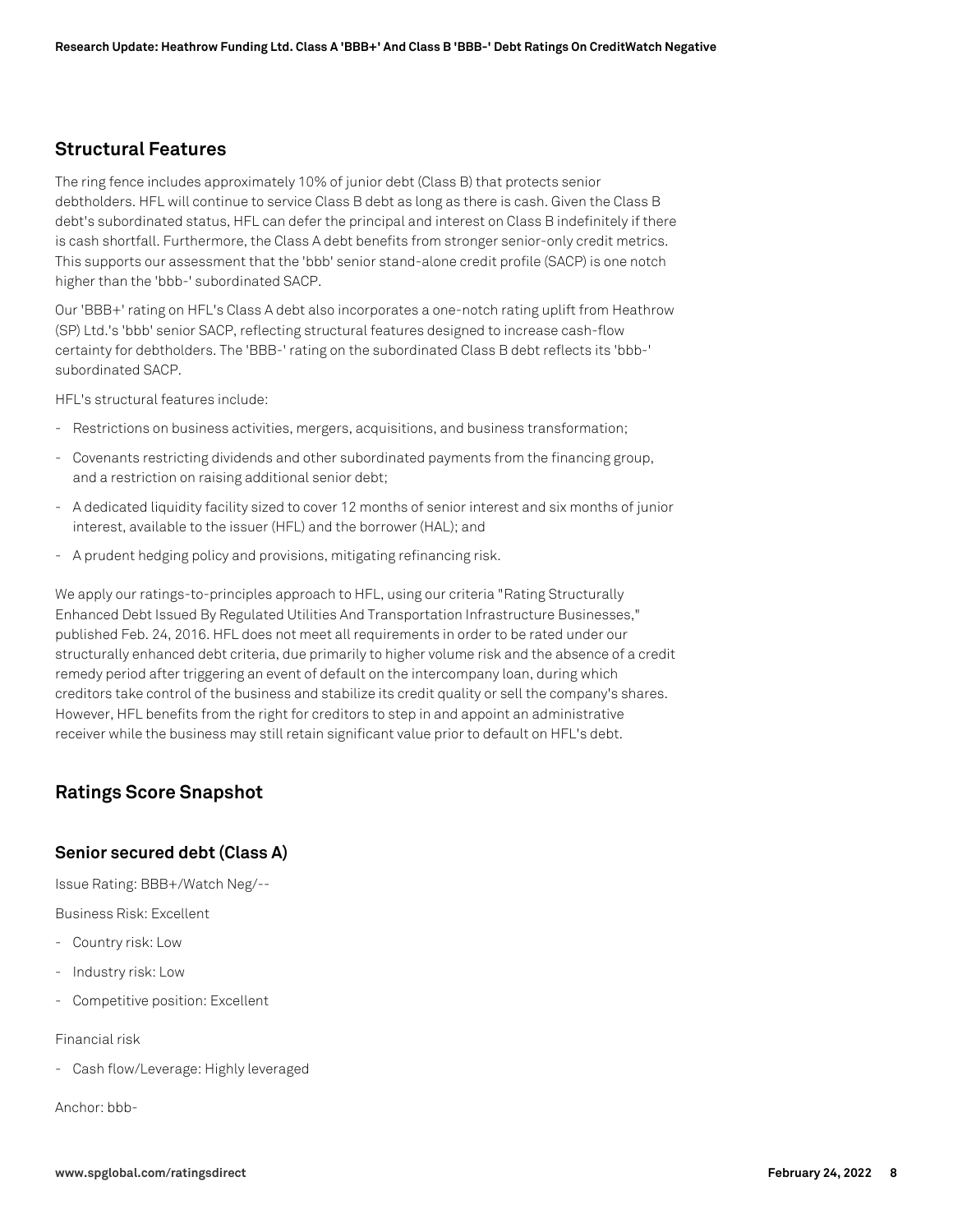### Modifiers

- Diversification/Portfolio effect: Neutral (no impact)
- Capital structure: Neutral (no impact)
- Financial policy: Neutral (no impact)
- Liquidity: Strong (no impact)
- Management and governance: Satisfactory (no impact)
- Comparable rating analysis: Positive (+1 notch)

Senior stand-alone credit profile: bbb

Structural features: +1 notch

# **Junior debt (Class B)**

Issue Rating: BBB-/Watch Neg/--

Business Risk: Excellent

- Country risk: Low
- Industry risk: Low
- Competitive position: Excellent

Financial risk

- Cash flow/Leverage: Highly leveraged

Anchor: bbb-

### Modifiers

- Diversification/Portfolio effect: Neutral (no impact)
- Capital structure: Neutral (no impact)
- Financial policy: Neutral (no impact)
- Liquidity: Strong (no impact)
- Management and governance: Satisfactory (no impact)
- Comparable rating analysis: Neutral (no impact)

Senior stand-alone credit profile: bbb-

Structural features: None

# **Related Criteria**

- General Criteria: Environmental, Social, And Governance Principles In Credit Ratings, Oct. 10, 2021
- Criteria | Corporates | General: Corporate Methodology: Ratios And Adjustments, April 1, 2019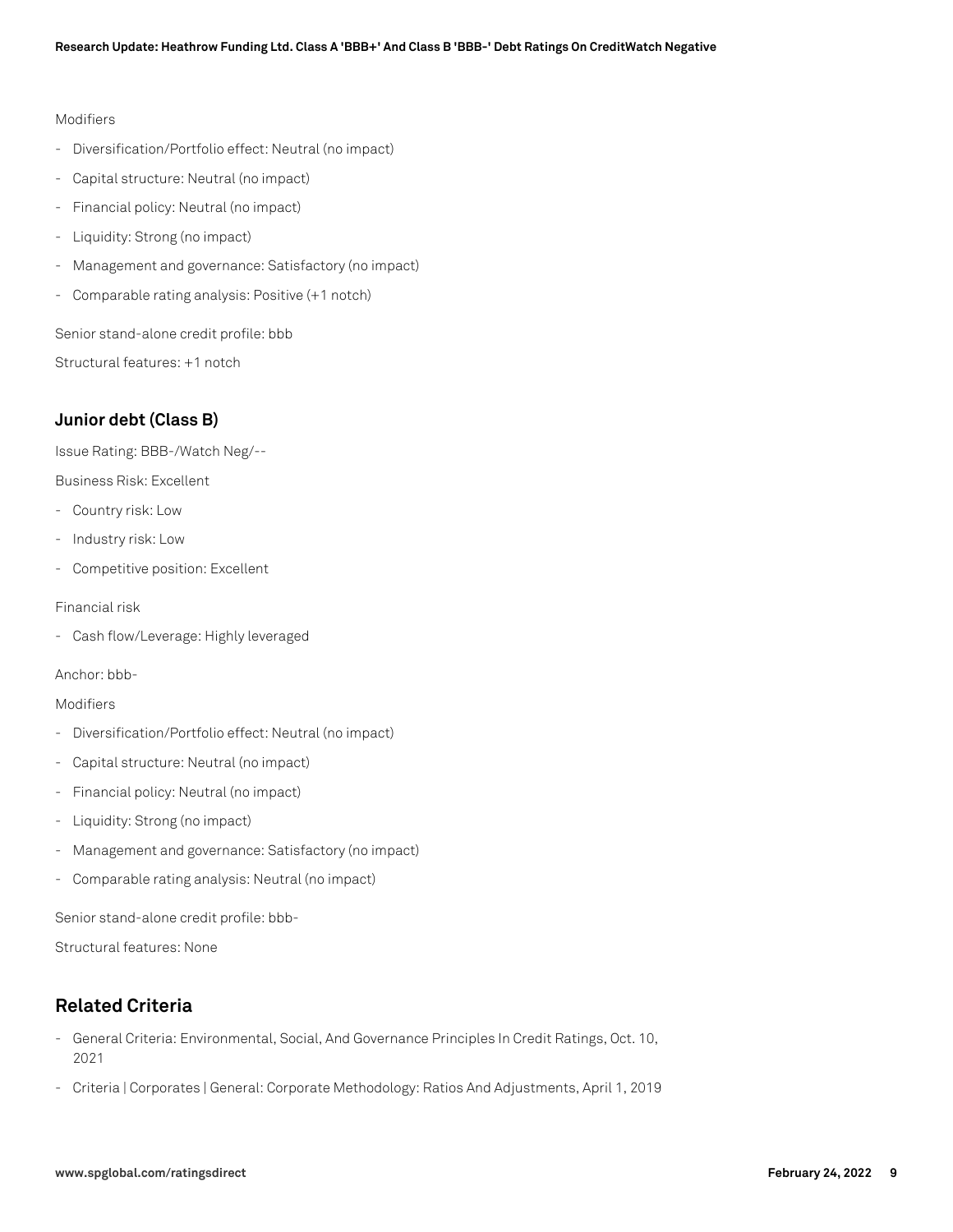- Criteria | Corporates | Utilities: Rating Structurally Enhanced Debt Issued By Regulated Utilities And Transportation Infrastructure Businesses, Feb. 24, 2016
- Criteria | Corporates | General: Methodology And Assumptions: Liquidity Descriptors For Global Corporate Issuers, Dec. 16, 2014
- Criteria | Corporates | General: The Treatment Of Non-Common Equity Financing In Nonfinancial Corporate Entities, April 29, 2014
- Criteria | Corporates | General: Corporate Methodology, Nov. 19, 2013
- General Criteria: Country Risk Assessment Methodology And Assumptions, Nov. 19, 2013
- General Criteria: Methodology: Industry Risk, Nov. 19, 2013
- General Criteria: Methodology: Management And Governance Credit Factors For Corporate Entities, Nov. 13, 2012
- General Criteria: Principles Of Credit Ratings, Feb. 16, 2011
- General Criteria: Stand-Alone Credit Profiles: One Component Of A Rating, Oct. 1, 2010

# **Related Research**

- A Volatile Recovery Ahead For European Airports, Jan. 24, 2022
- Heathrow Funding Class A 'BBB+' And Class B 'BBB-' Ratings Taken Off CreditWatch Negative And Affirmed; Outlook Negative, March 4, 2021

# **Ratings List**

### **CreditWatch Action**

|                                                       | Т٥             | <b>From</b>          |
|-------------------------------------------------------|----------------|----------------------|
| <b>Heathrow Funding Ltd.</b>                          |                |                      |
| Senior Secured (Class A) BBB+/Watch Neg BBB+/Negative |                |                      |
| Subordinated (Class B)                                | BBB-/Watch Neg | <b>BBB-/Negative</b> |

Certain terms used in this report, particularly certain adjectives used to express our view on rating relevant factors, have specific meanings ascribed to them in our criteria, and should therefore be read in conjunction with such criteria. Please see Ratings Criteria at www.standardandpoors.com for further information. A description of each of S&P Global Ratings' rating categories is contained in "S&P Global Ratings Definitions" at https://www.standardandpoors.com/en\_US/web/guest/article/-/view/sourceId/504352 Complete ratings information is available to subscribers of RatingsDirect at www.capitaliq.com. All ratings affected by this rating action can be found on S&P Global Ratings' public website at www.standardandpoors.com. Use the Ratings search box located in the left column. Alternatively, call one of the following S&P Global Ratings numbers: Client Support Europe (44) 20-7176-7176; London Press Office (44) 20-7176-3605; Paris (33) 1-4420-6708; Frankfurt (49) 69-33-999-225; Stockholm (46) 8-440-5914; or Moscow 7 (495) 783-4009.